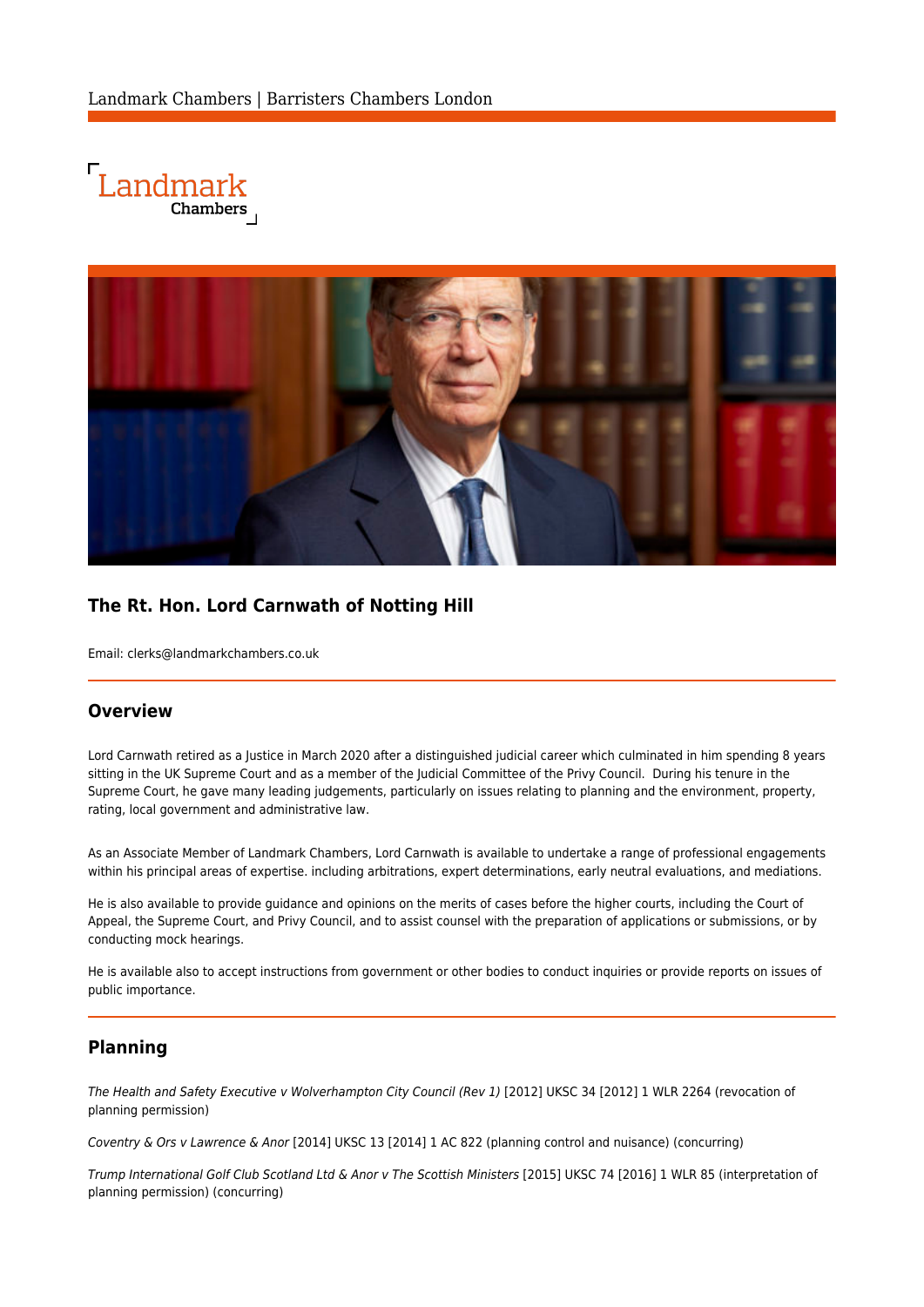Suffolk Coastal District Council v Hopkins Homes Ltd & Anor [2017] UKSC 37 [2017] 1 WLR 1865 (NPPF housing policy)

Dover District Council v CPRE Kent [2017] UKSC 79 [2018] WLR 108 (adequacy of reasons)

London Borough of Lambeth v Secretary of State for Housing, Communities and Local Government and others [2019] UKSC 33 [2019] 1 WLR 4317 (successive permissions)

Samuel Smith Old Brewery (Tadcaster) & Ors, R (on the application of) v North Yorkshire County Council [2020] UKSC 3 [2020] 3 All ER 527 (Green Belt policy)

Dill v Secretary of State for Housing, Communities and Local Government and another [2020] UKSC 20 [2020] 1 WLR 2206 (listed building control)

### **Infrastructure**

Walton v The Scottish Ministers (Scotland) (Rev 1) [2012] UKSC 44 [2013] Env LR 16 (statutory challenges and discretion) (concurring)

Cusack v London Borough of Harrow [2013] UKSC 40 [2013] 1 WLR 2022 (highway access)

HS2 Action Alliance Ltd, R (on the application of) v The Secretary of State for Transport & Anor [2014]

UKSC 3 [2014] WLR 324 (parliamentary Procedure – strategic environmental impact assessment)

Hastings Borough Council v Manolete Partners Plc [2016] UKSC 50 [2016] WLR 3059 (Building Act compensation)

Homes and Communities Agency v JS Bloor (Wilmslow) Ltd [2017] UKSC 12 (compulsory purchase compensation)

#### **Environment**

ClientEarth, R (on the application of) v The Secretary of State for the Environment, Food and Rural Affairs [2013] UKSC 25; [2015] UKSC 28 (air pollution)

Edwards & Anor, R (on the application of) v Environment Agency & Ors (No 2) [2013] UKSC 78 [2014] 1 WLR 55 (Costs – Aarhus Convention)

Sustainable Shetland v The Scottish Ministers & Anor (Scotland) [2015] UKSC 4 [2015] 2 All ER 545 (Birds Directive)

Champion, R (on the application of) v North Norfolk District Council & Anor [2015] UKSC 52 [2015] WLR 371 (environmental impact assessment)

Mott, R (on the application of ) v Environment Agency [2018] UKSC 10 [2018] WLR 1022 (Human rights compensation for environmental controls)

#### **Property**

Day & Anor v Hosebay Ltd [2012] UKSC 41 [2012] 1 WLR 2884, (leasehold enfranchisement)

Barkas, R (on the application of ) v North Yorkshire County Council & Anor [2014] UKSC 31 [2015] AC 195 (village greens) (concurring)

Newhaven Port and Properties Ltd, R (on the application of) v East Sussex County Council & Anor [2015] UKSC 7 [2015] AC 1547 (village greens) (concurring)

Arnold v Britton & Ors [2015] UKSC 36 [2015] AC 1619 (lease service charges) (dissenting) Lynn Shellfish Ltd & Ors v Loose & Anor (rev 1) [2016] UKSC 14 [2017] AC 599 (prescriptive fishing rights)

Regency Villas Title Ltd & Ors v Diamond Resorts (Europe) Ltd & Ors [2018] UKSC 57 [2019] AC 553 (easements) (dissenting)

Lancashire CC, R (on the application of) v SSEFRA & Anor [2019] UKSC 58 [2021] AC 194 (village greens)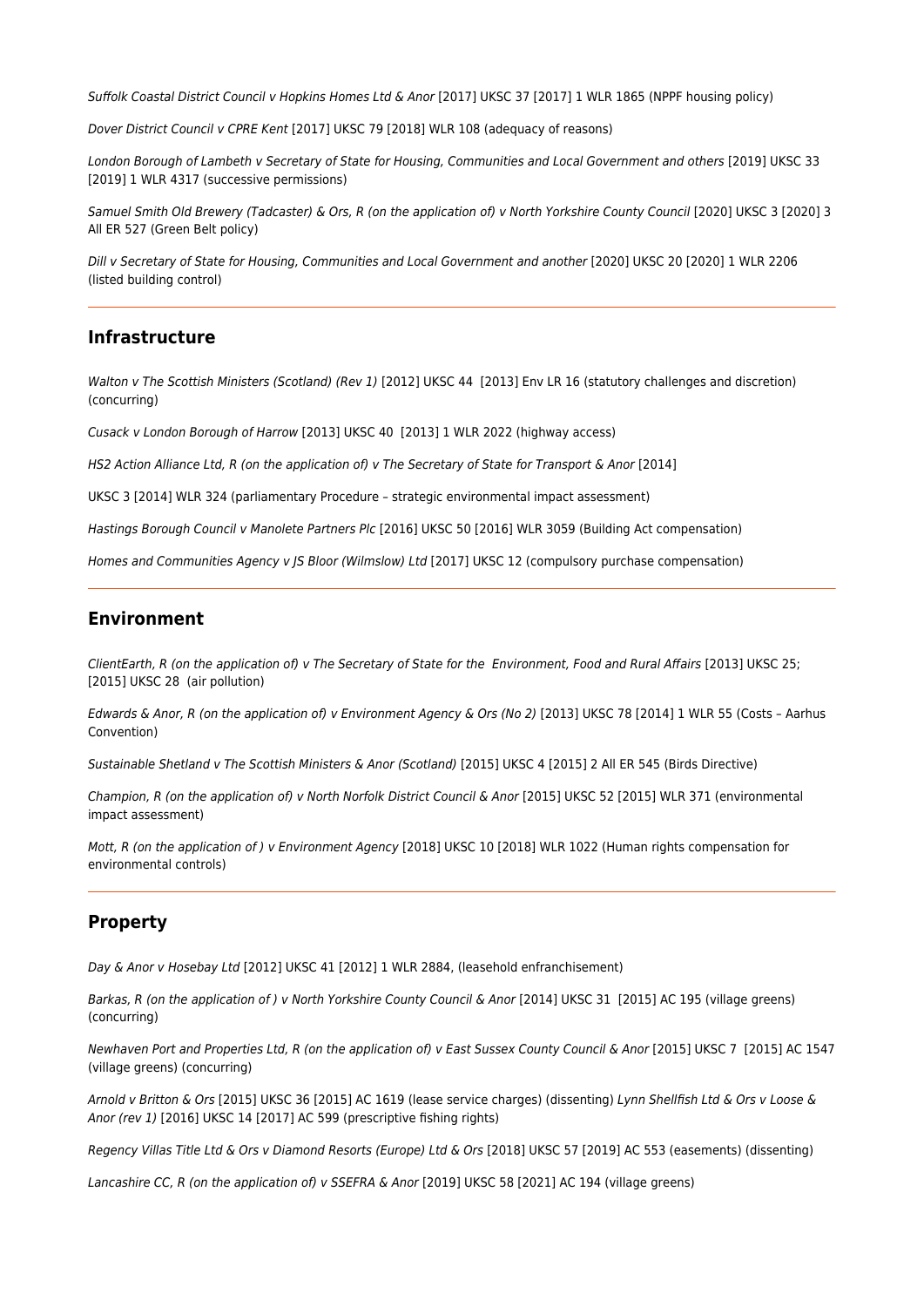Peninsula Securities Ltd v Dunnes Stores (Bangor) Ltd (Northern Ireland) [2020] UKSC 36 [2020] 3 WLR 521 (restrictive trade covenants on property) (concurring)

## **Rating**

Iceland Foods Ltd v Berry (Valuation Officer) (Rev 1) [2018] UKSC 15 [2018] 1 WLR 1277 (rating of plant and machinery)

UKI (Kingsway) Ltd v Westminster City Council (rev 1) [2018] UKSC 67 (completion notice) Telereal Trillium v Hewitt (Valuation Officer) [2019] UKSC 23 [2019] WLR 3262 (rateable value of offices)

Cardtronics UK Ltd and others v Sykes and others (Valuation Officers) [2020] UKSC 21 [2020] 1 WLR 2184 (rating of ATM cash machines)

# **Career History**

Lord Carnwath retired as a Justice in March 2020 after a distinguished judicial career over 25 years, in which he also served as Chairman of the Law Commission, and Senior President of Tribunals, and which culminated in him spending eight years sitting in the UK Supreme Court and the Judicial Committee of the Privy Council. Although he participated in all aspects of the work of the Supreme Court, his principal areas of expertise have been on issues relating to planning and the environment, property, rating, local government and administrative law. He has given many leading judgments on these subjects (some of which are listed on this profile).

Prior to his appointment to the High Court, he practised at the Bar for 24 years from the predecessor chambers of Landmark Chambers, specialising principally in planning, property and administrative law, taking silk in 1985. Between 1980 and 1985 he served as Junior Counsel to the Inland Revenue, and between 1988 and 1994 as Attorney-General to HRH Prince of Wales.

As a judge he has taken an active interest in advancing understanding of the law of the environment and climate change around the world (since 2005 as a member of a judicial taskforce set up by the UN Environmental Programme), and has spoken at judicial conferences in many parts of the world. In 2005 he was a founder member, and first Secretary General of the EU Forum of Judges for the Environment (EUFJE). He also took a particular interest in the law and legal systems of other Commonwealth jurisdictions and has been a regular speaker at conferences of the Commonwealth Magistrates and Judges Association and the Commonwealth Law Association.

In this country he is Honorary President of the UK Environmental Law Association and of the Planning and Environmental Bar Association. He also has strong academic connections, including Honorary Fellow of Trinity College, Cambridge; Visiting Professor of Oxford University; Honorary Professor of University College London; and Visiting Professor in Practice of the Grantham Research Institute on Climate Change and the Environment at the LSE.

Outside the law, he is a keen amateur musician and he is a former Governor of the Royal Academy of Music (Hon FRAM) and former Chairman of the Britten-Pears Foundation.

## **Publications**

| 03 Feb 2022 | Summary of Government Proposals                                                              |
|-------------|----------------------------------------------------------------------------------------------|
| 03 Feb 2022 | Human Rights Act - the new Bill of Rights - webinar                                          |
| 22 Nov 2021 | Part 3 - Planning High Court Challenges - webinar series                                     |
| 11 Oct 2021 | Environmental Law Conference 2021 - webinar                                                  |
| 24 Mar 2021 | BIICL's webinar series - Rising Sea Levels: Climate Change Litigation before Domestic Courts |
| 03 Feb 2021 | Varying Planning Permissions - webinar                                                       |